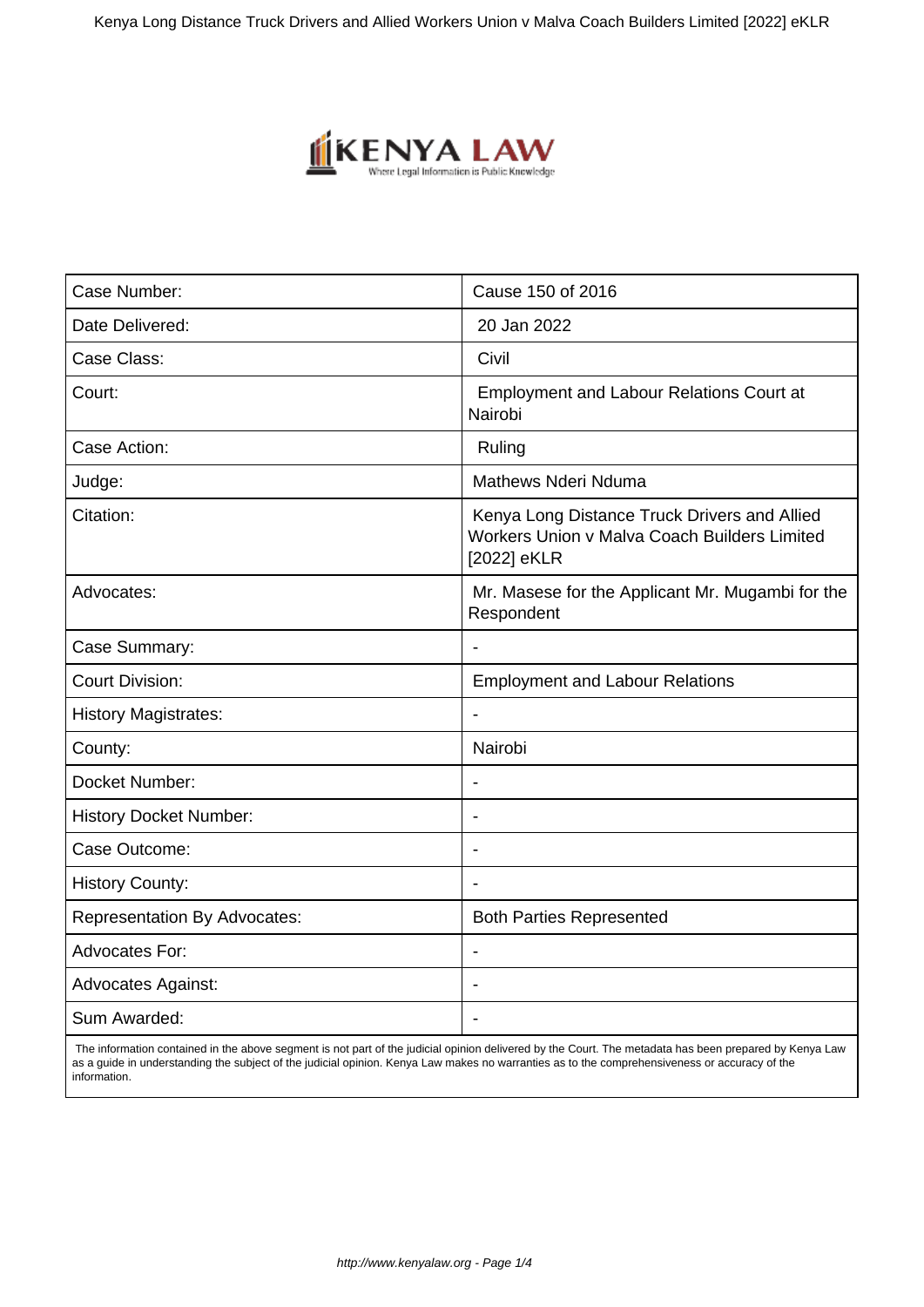## **REPUBLIC OF KENYA**

#### **IN THE EMPLOYMENT AND LABOUR RELATIONS COURT**

# **AT NAIROBI**

## **CAUSE NO. 150 OF 2016**

### **KENYA LONG DISTANCE TRUCK DRIVERS AND**

## **ALLIED WORKERS UNION..................................CLAIMANT/RESPONDENT**

## **VERSUS**

#### **MALVA COACH BUILDERS LIMITED......RESPONDENT/APPLICANT**

#### **RULING**

1. The applicant in the application dated  $1<sup>st</sup>$  July, 2021prays for an order in the following terms:-

- 1. Spent
- 2. Spent

3. **THAT** this Honourable Court be pleased to set aside and or vary the warrants of attachment issued herein on 11<sup>th</sup> June, 2021 to the extent of its irregularity as to interest on decree which is at variance with the judgment of the Court dated  $21<sup>st</sup>$  September, 2018.

4. **THAT** the claimant be ordered to settle the auctioneer's costs.

5. **THAT** the costs of this application be in the cause.

2. The application is premised on the grounds set out on the face of the notice of motion and buttressed in the affidavit of George Masese, Manager Legal Services of the respondent the nub of which is that the Court heard and determined the main suit in a judgment delivered on 21<sup>st</sup> September, 2018 in favour of the claimant.

3. That the respondent filed Civil Appeal No. 108 of 2020 at the Court of Appeal.

4. That the trial judge did not order for interest on the decretal sum but the claimant has now obtained warrants dated 11<sup>th</sup> June, 2021 and instructed a firm of auctioneers by the name **Kiriiyu Merchants** who have proclaimed the goods of the respondent and will proceed to attach them despite the anomaly and the pending appeal which is yet to be prosecuted.

5. That the warrants of attachment were extracted based on a decree dated 22<sup>nd</sup> January, 2021 which is not in tandem with the judgment of the Court as it contains interest on decretal sum contrary to the final orders of the Court in its judgment.

6. That the application be granted as prayed.

7. The application is opposed by a replying affidavit of **Nicholas Mbugua** sworn to on 6th July, 2021 in which he deposes that the claimant obtained judgment in its favour on 21<sup>st</sup> September, 2018 against the respondent.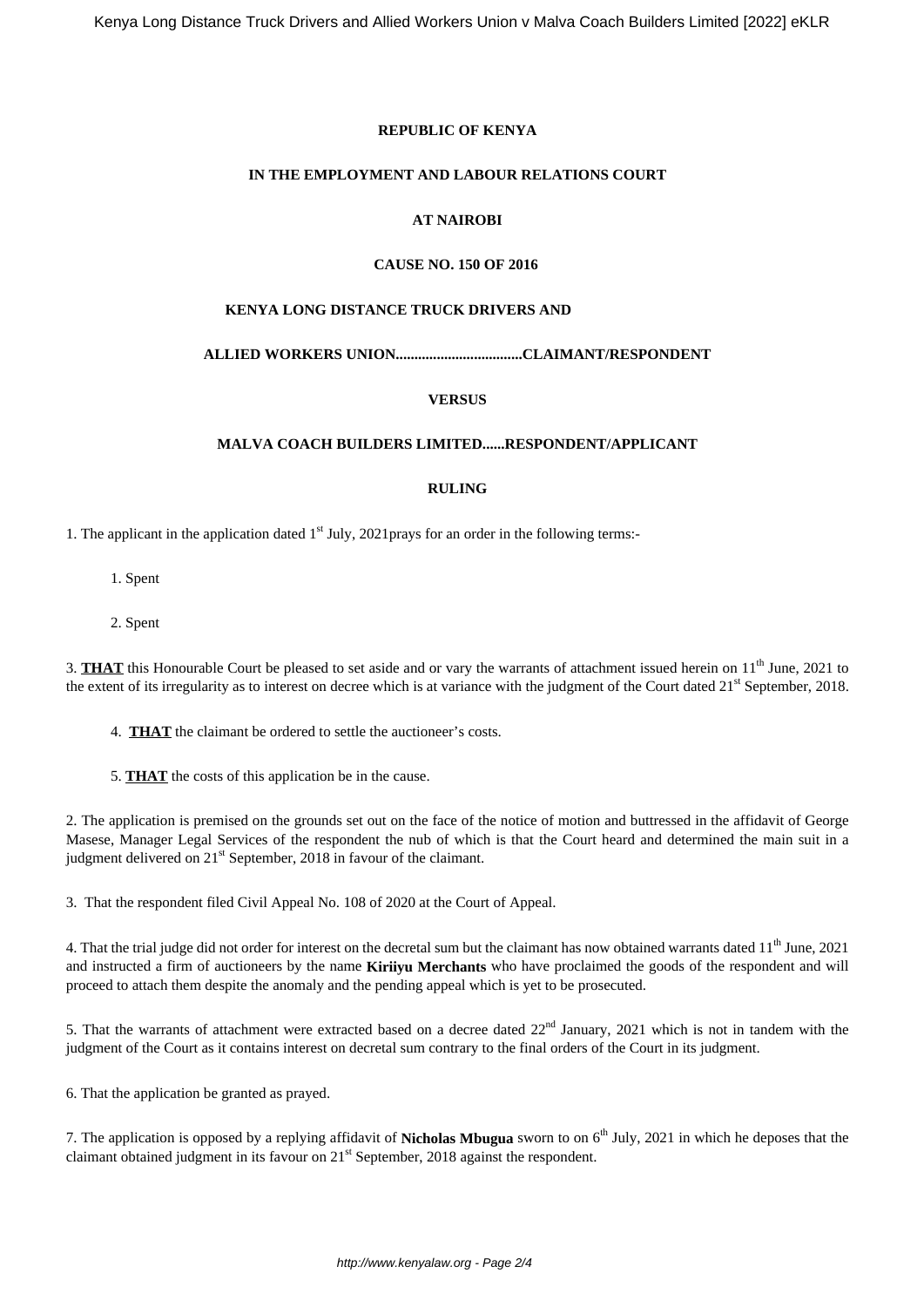8. That though the judgment did not award interest. Hon. Nduma, J. heard application dated  $3<sup>rd</sup>$  December, 2020 and allowed the same on  $20<sup>th</sup>$  January, 2021 since the application was unopposed.

9. That the effect of the ruling was to award interest to the decretal sum from the date of judgment till payment in full. That pursuant to the ruling the claimant requested the Deputy Registrar to draw the decree for the terminal dues of the 9 reinstated employees duly calculated by the respondent and the decree is regular and not irregular as alleged by the applicant or at all. That the applicant did not oppose the tabulation set out in the application which was granted exparte and the ruling has not been set aside. That no appeal has been filed against the ruling of Nduma, J. dated 20<sup>th</sup> January, 2021.

10. That the Court is *functus officio* having dealt with a previous application of the same nature dealing with stay of execution on the same grounds as in the present application.

11. That the application be dismissed with costs.

12. The parties filed their respective submissions which the Court has fully considered.

13. The Court has carefully considered the Rulings by Hon. Justice Mbaru, J. delivered on 6<sup>th</sup> May, 2021 in respect of application dated  $26<sup>th</sup>$  January, 2021 in which the respondent/applicant sought for orders that:-

## *(a)* **There be stay of proceedings pending hearing and determination of the pending appeal.**

- **(b) There be stay of execution pending hearing and determination of the pending appeal.**
- **(c) Costs be in the cause**.
- 14. The Court considered the application and found:-

**"stay of execution orders should be issued on good foundation. Following judgment herein on 21st September, 2018, it is now over 3 years and 6 months. The delay apparent, to issue stay of execution at this stage would be to visit injustice upon the claimant who has since moved and secured a decree with full knowledge of the respondent and who failed to file any responses and the Court has since allowed such application for the issuance of the decree herein."**

15. The present application deals with the same matters that were determined in this application by Mbaru, J. The same is a gross abuse of Court process since nothing new is before the Court for determination.

16. Furthermore, the computation upon which the decree has been drawn is in terms of the ruling of Nduma, J. on 20<sup>th</sup> January, 2021

17. The application is dismissed with costs.

# **DATED AND DELIVERED AT NAIROBI (VIRTUALLY) THIS 20TH DAY OF JANUARY, 2022**

# **MATHEWS N. NDUMA**

#### **JUDGE**

#### **Appearances**

Mr. Masese for Applicant

Mr. Mugambi for Respondent